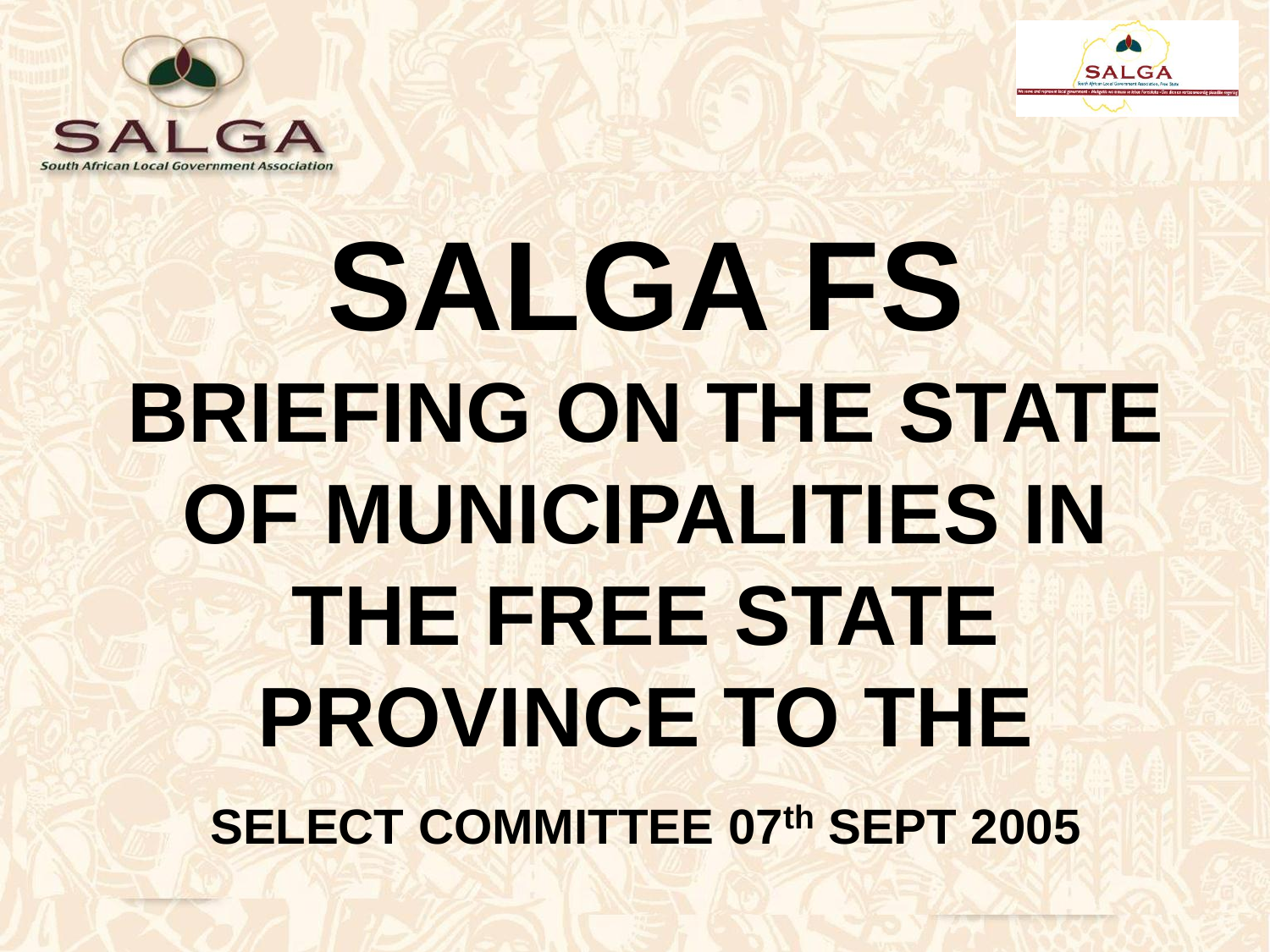### **Overview of the Financial state of Free State**  Government Association **Municipalities**



| <b>Consumer debt levels</b>                   | <b>Increased</b>                                                                  | $Dec - 2004$<br>R <sub>160</sub> m                                                                                                                      | <b>June 2005</b><br>R <sub>180</sub> m                                                                                                              |
|-----------------------------------------------|-----------------------------------------------------------------------------------|---------------------------------------------------------------------------------------------------------------------------------------------------------|-----------------------------------------------------------------------------------------------------------------------------------------------------|
| <b>Efficiency of revenue</b><br>collection    | <b>Credit control policy in</b><br>place                                          | <b>Problems in Policy</b><br>implementation due to<br>suspension of $\pm$ 46<br>officials: Municipal<br><b>Manager, Chief</b><br><b>Finance Officer</b> | <b>Council Resolution was</b><br>taken to implement a<br>new system which<br>eliminates the legal<br>costs by not handing<br>over debtor to lawyers |
| <b>Audit Reports</b>                          | 2002/03<br><b>Disclaimer</b>                                                      | 2003/04<br>Outstanding                                                                                                                                  | 2004/05<br>$Dec - 2004$                                                                                                                             |
| <b>Gaps between Income</b><br>and expenditure | Actual Income 2004/05<br><b>R12m</b><br><b>Payment rate 61%</b>                   | Expenditure 2004/05<br>R <sub>16.25</sub> m                                                                                                             | <b>Shortfall covered by</b><br>government grants                                                                                                    |
| <b>MFMA implementation</b>                    | No audit committee in<br>place (Using Services<br>of district Audit<br>committee) | <b>Finance department</b><br>understaffed/suspend<br>ed and SALGA is<br>intervening                                                                     | <b>CFO</b> suspended<br><b>Positions of critical</b><br>posts are vacant:<br><b>Collection Clerks (2)</b>                                           |

 $\triangle$ **SALGA**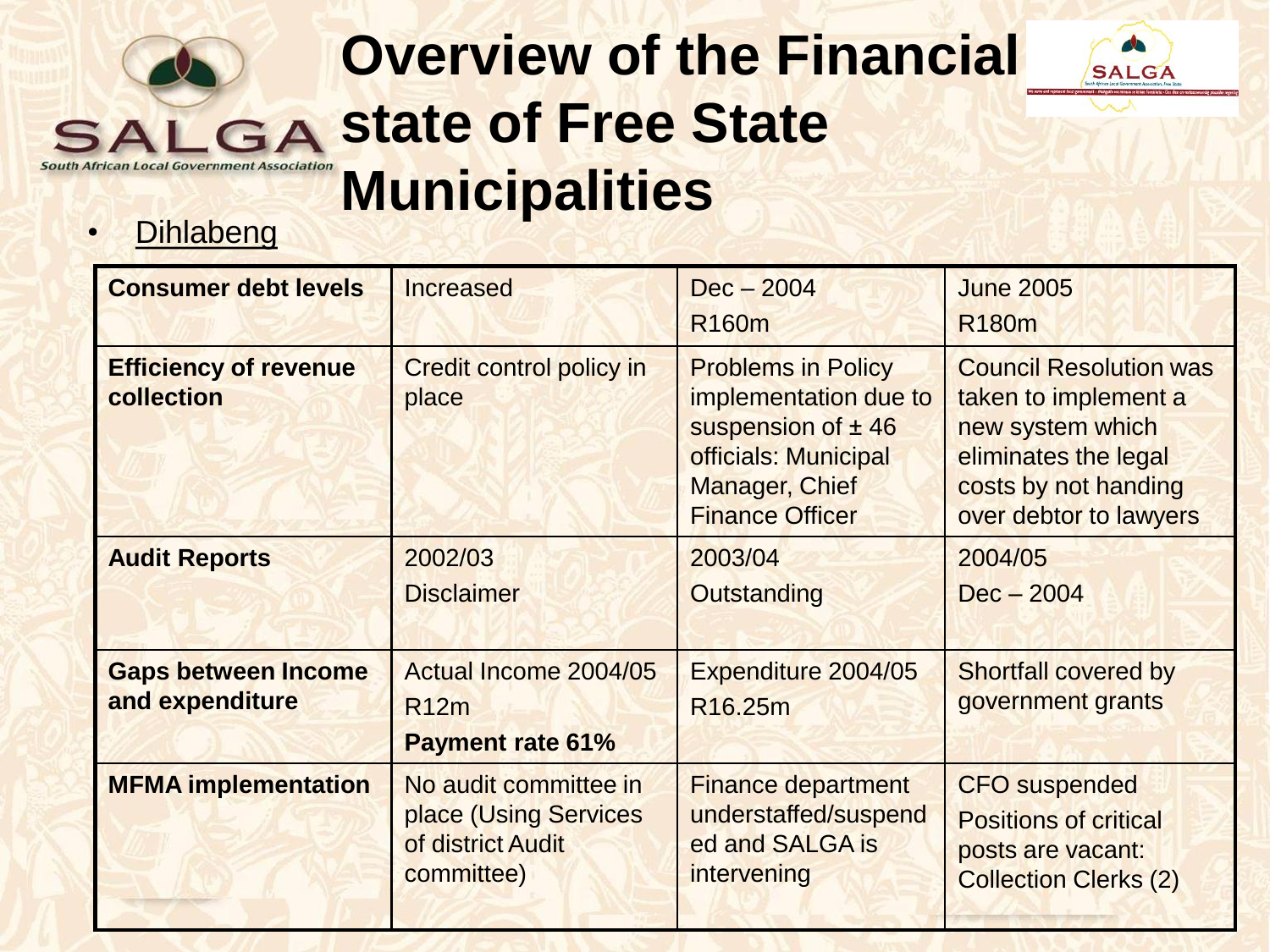

• Setsoto

| <b>Consumer debt levels</b>                   | <b>Decrease</b>                                                 | 2003/04<br><b>R65m</b>                                      | 2004/05<br><b>R62m</b>                                                                         |
|-----------------------------------------------|-----------------------------------------------------------------|-------------------------------------------------------------|------------------------------------------------------------------------------------------------|
| <b>Efficiency of revenue</b><br>collection    | <b>Credit control policy in</b><br>place                        | <b>Challenges in Policy</b><br>implementation,              | <b>Strict measures are</b><br>put in place to ensure<br>that those who afford<br>to pay do pay |
| <b>Audit Reports</b>                          | 2002/03<br><b>Adverse</b>                                       | 2003/04<br>Adverse                                          | 2004/05<br><b>Financial statements</b><br><b>Submitted to AG</b>                               |
| <b>Gaps between Income and</b><br>expenditure | Actual Income 2004/05<br><b>R54m</b><br><b>Payment rate 80%</b> | Expenditure 2004/05<br><b>R57m</b>                          | <b>Shortfall covered by</b><br>government grants                                               |
| <b>MFMA</b> implementation                    | <b>Audit committee has</b><br>recently been<br>established      | <b>Ongoing of personnel</b><br>in the finance<br>department | ±50% Ready to<br><b>implement MFMA</b>                                                         |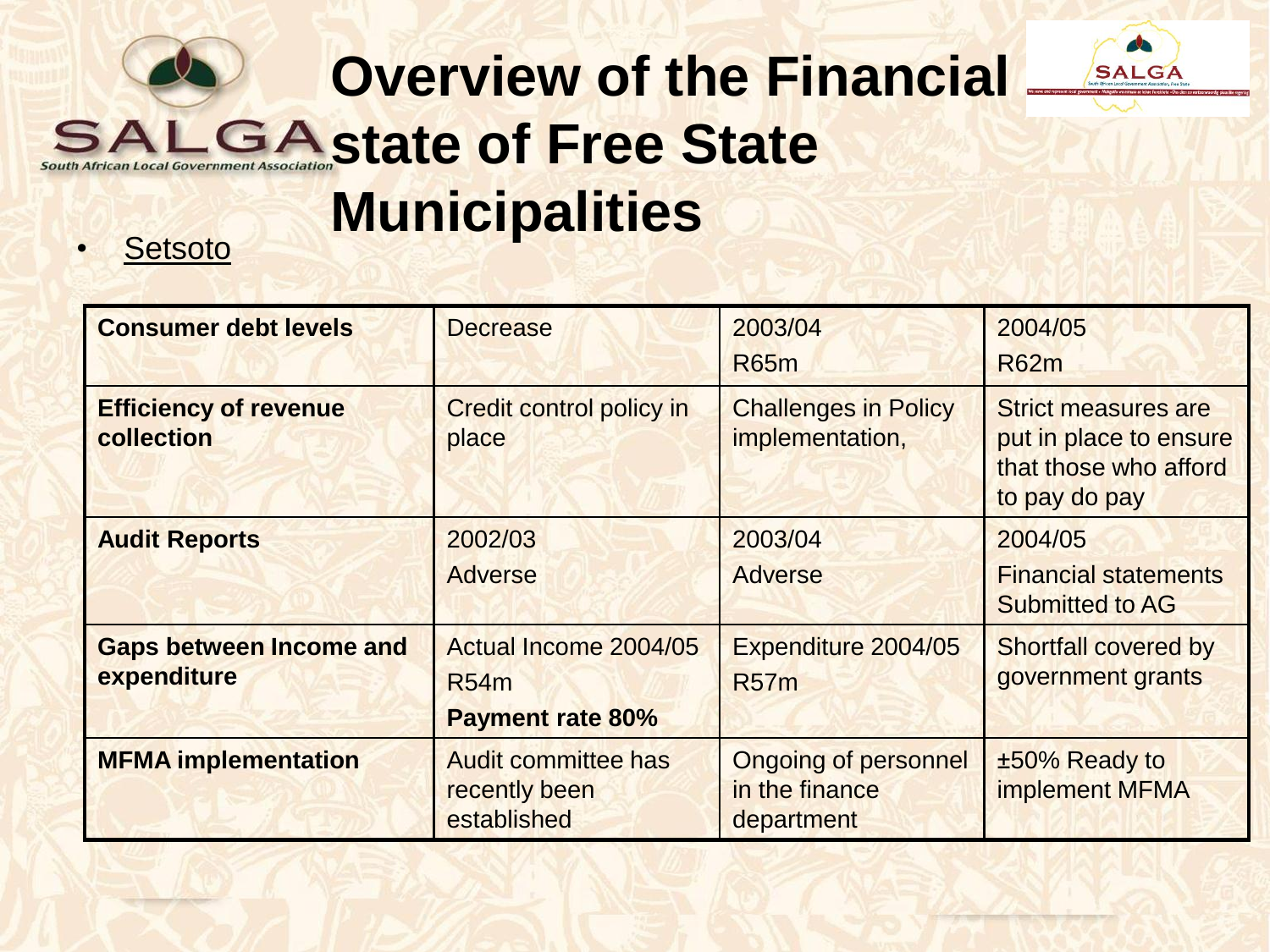### **Overview of the Financial state of Free State South African Local Government Association Municipalities**



| <b>Consumer debt levels</b>                   | <b>Decrease</b>                                          | 2003/04<br><b>R33m</b>                                          | 2004/05<br><b>R29m</b>                                                                                   |
|-----------------------------------------------|----------------------------------------------------------|-----------------------------------------------------------------|----------------------------------------------------------------------------------------------------------|
| <b>Efficiency of revenue</b><br>collection    | <b>Credit control policy in</b><br>place                 | Not efficient due to<br>unemployment rate                       | <b>Municipality is able</b><br>to collect from those<br>that can pay                                     |
| <b>Audit Reports</b>                          | 2002/03<br>Qualified                                     | 2003/04<br>Qualified                                            | 2004/05<br><b>Financial</b><br><b>statements</b><br>submitted                                            |
| <b>Gaps between Income</b><br>and expenditure | Actual Income 2004/05<br>R23m<br><b>Payment rate 75%</b> | Expenditure 2004/05<br><b>R20m</b>                              | <b>Surplus</b>                                                                                           |
| <b>MFMA</b> implementation                    | <b>Audit committee</b><br>operational                    | <b>Ongoing training</b><br>needed in the<br><b>Finance Dept</b> | <b>Complying with all</b><br>sections of MFMA<br>applicable to<br>medium capacity<br><b>Municipality</b> |

**AUX SALGA**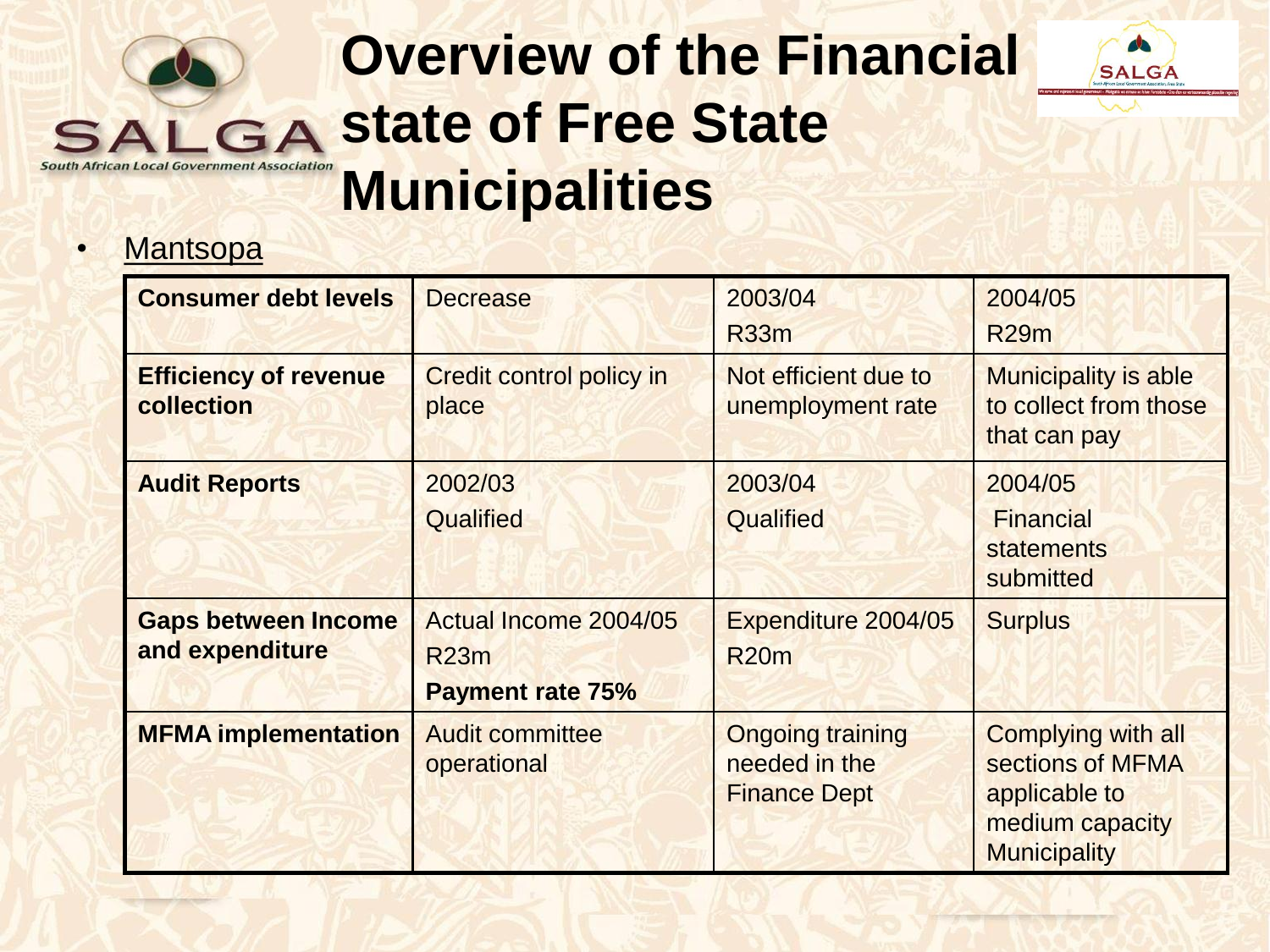

A **SALGA** 



| <b>Consumer debt levels</b>                   | <b>Decreased</b>                                                      | 2003/04<br>R <sub>118</sub> m                                                            | 2004/05<br><b>R83m</b>                                               |
|-----------------------------------------------|-----------------------------------------------------------------------|------------------------------------------------------------------------------------------|----------------------------------------------------------------------|
| <b>Efficiency of revenue</b><br>collection    | <b>Credit control policy</b><br>was developed                         | Policy is proving to<br>be effective and<br>efficient                                    | <b>Municipality is able</b><br>to collect from those<br>that can pay |
| <b>Audit Reports</b>                          | 2002/03<br>adverse                                                    | 2003/04<br>Qualified                                                                     | 2004/05<br><b>Financial statement</b><br><b>Submitted</b>            |
| <b>Gaps between Income</b><br>and expenditure | Actual Income 2004/05<br>R <sub>12.9</sub><br><b>Payment rate 60%</b> | Expenditure 2004/05<br>R <sub>6.2</sub>                                                  | <b>Surplus</b>                                                       |
| <b>MFMA</b> implementation                    | <b>Audit committee fully</b><br>functional                            | <b>Municipality is on</b><br>course to fully<br>implement the Act<br>before the set date | ±70% compliant<br>with MFMA                                          |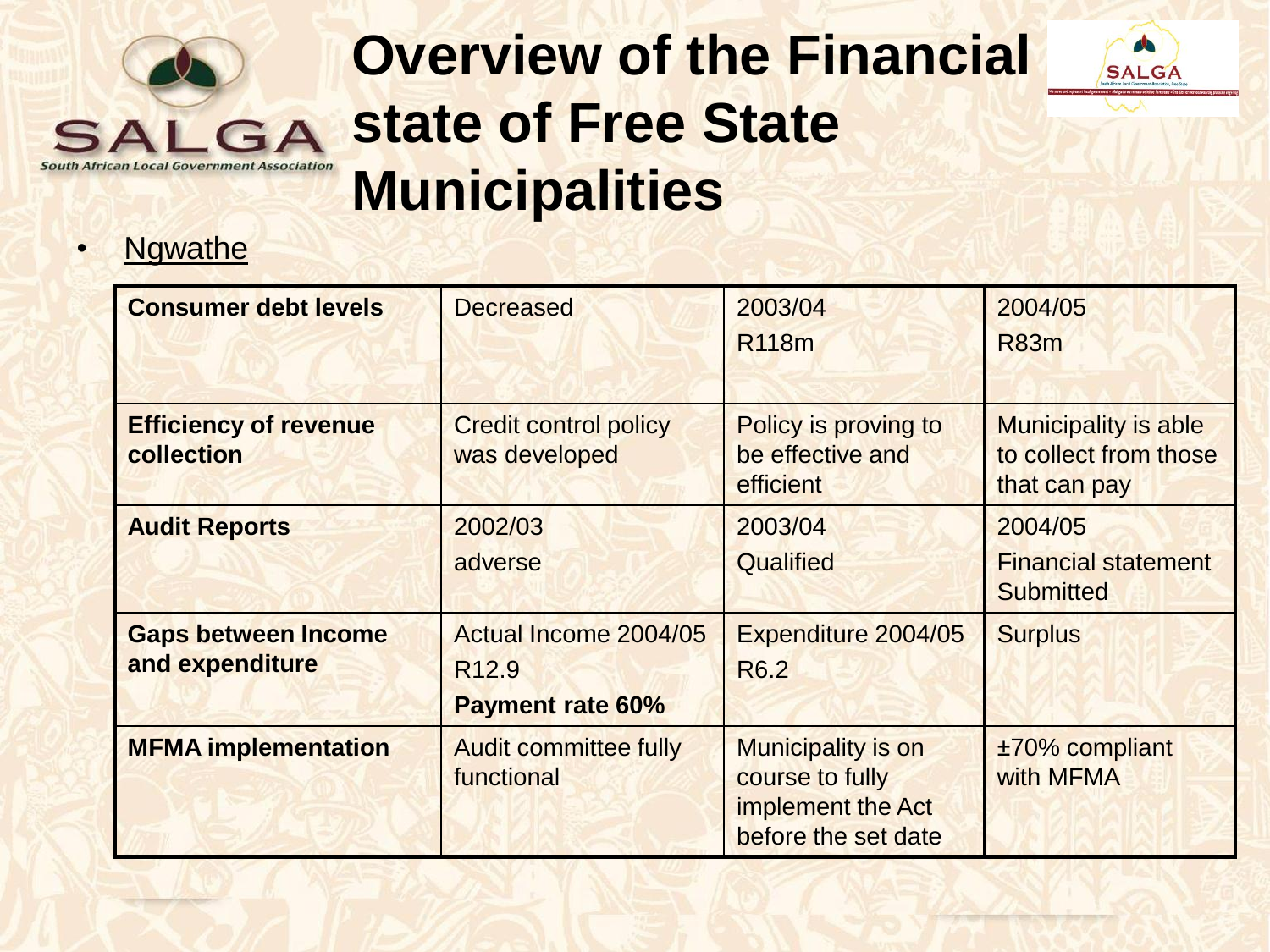

 $\triangle$ **SALGA** 

#### • **Matjhabeng**

| <b>Consumer debt</b><br>levels                          | Increase                                                                                                                            | 2003/04<br><b>R510m</b>                                                                                              | 2004/05<br><b>R640m</b>                                                                                                 |
|---------------------------------------------------------|-------------------------------------------------------------------------------------------------------------------------------------|----------------------------------------------------------------------------------------------------------------------|-------------------------------------------------------------------------------------------------------------------------|
| <b>Efficiency of</b><br>revenue<br>collection           | <b>Credit control policy in</b><br>place                                                                                            | <b>Problems in implementing</b><br>the policy due to<br>insufficient in the credit<br>control department             | <b>Municipality is able to</b><br>collect from those that<br>can pay                                                    |
| <b>Audit Reports</b>                                    | 2002/03<br><b>Disclaimer</b>                                                                                                        | 2003/04<br><b>Disclaimer</b>                                                                                         | 2004/05 Under Project<br>consolidate as is being<br>assisted in their debt<br>recovery. Have<br>requested for extension |
| <b>Gaps between</b><br><b>Income and</b><br>expenditure | Actual Income 2004/05<br><b>R613m</b><br><b>Payment Rate 54%</b>                                                                    | Expenditure 2004/05<br><b>R536m</b>                                                                                  | <b>surplus</b>                                                                                                          |
| <b>MFMA</b><br><i>implementation</i>                    | <b>Audit committee none</b><br>functional, Budget office,<br>supply chain management<br>office are established but<br>not effective | Shortage of staff and<br>present staff needs<br>training, Municipal<br><b>Manager suspended, CFO</b><br>acting as MM | Not ready for the<br>implementation of<br><b>MFMA. As the CFO is</b><br>acting as Municipal<br><b>Manager</b>           |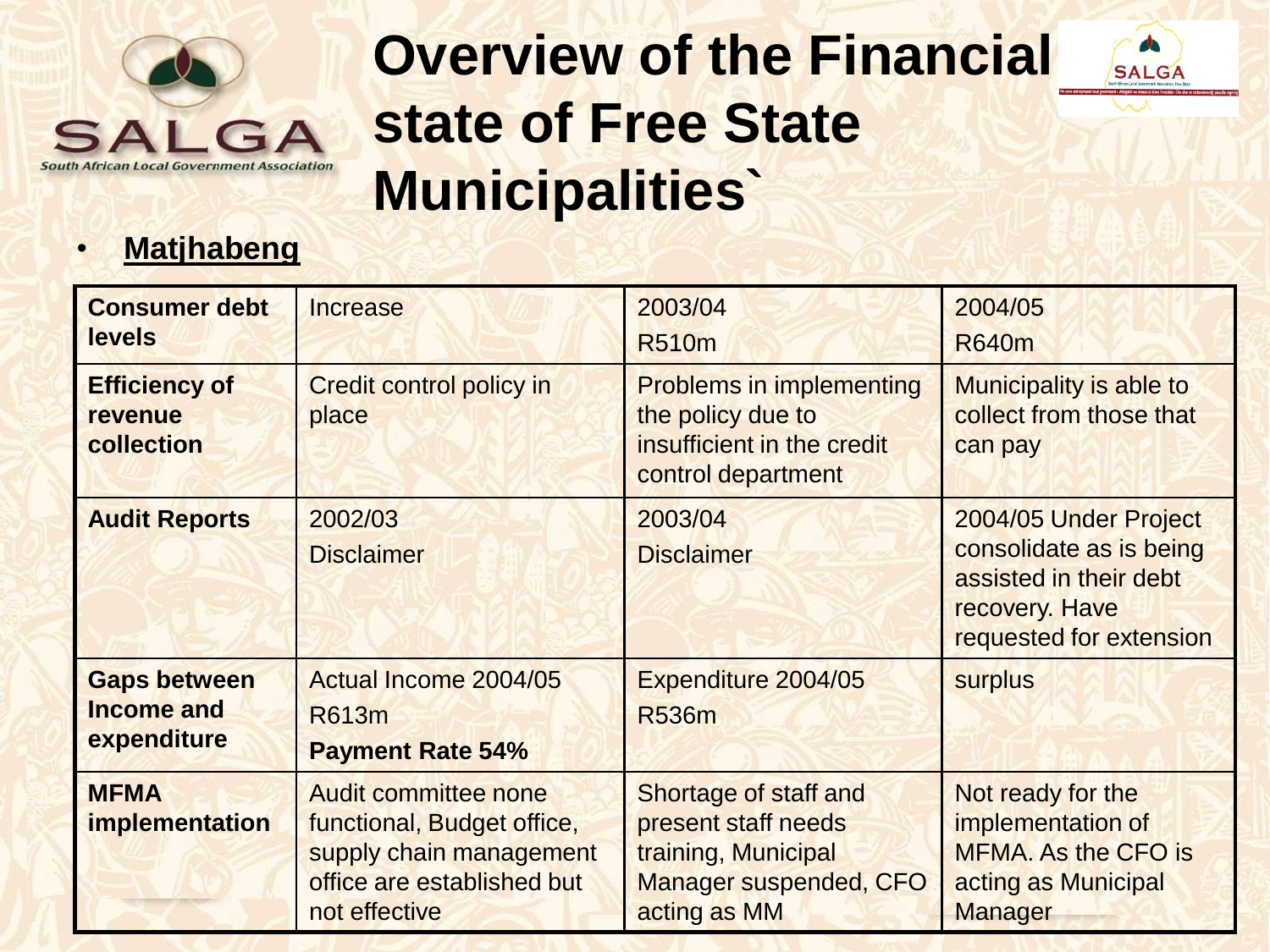

**AUX SALGA** 



| <b>Consumer debt</b><br><b>levels</b>                   | Increase                                                                                        | 2003/04<br>R <sub>125</sub> m                                                | 2004/05<br>R <sub>127</sub> m                                                          |
|---------------------------------------------------------|-------------------------------------------------------------------------------------------------|------------------------------------------------------------------------------|----------------------------------------------------------------------------------------|
| <b>Efficiency of revenue</b><br>collection              | <b>Credit control policy in</b><br>place                                                        | <b>Problems in</b><br>implementing the<br>policy due to<br>unemployment rate | <b>Municipality is able to</b><br>collect from those that<br>can pay                   |
| <b>Audit Reports</b>                                    | 2002/03<br><b>Disclaimer</b>                                                                    | 2003/04<br><b>Disclaimer</b>                                                 | 2004//05<br><b>Financial Statement not</b><br>yet submitted Requested<br>for extension |
| <b>Gaps between</b><br><b>Income and</b><br>expenditure | Actual Income 2004/05<br><b>R232m</b><br><b>Payment Rate 58%</b>                                | Expenditure 2004/05<br><b>R236m</b>                                          | <b>Deficit</b>                                                                         |
| <b>MFMA</b><br>implementation                           | <b>Audit committee fully</b><br>functional, Budget office,<br>supply chain<br>management office | Shortage of staff and<br>present staff needs<br>training                     | <b>Challenges in</b><br>implementation of<br><b>MFMA</b>                               |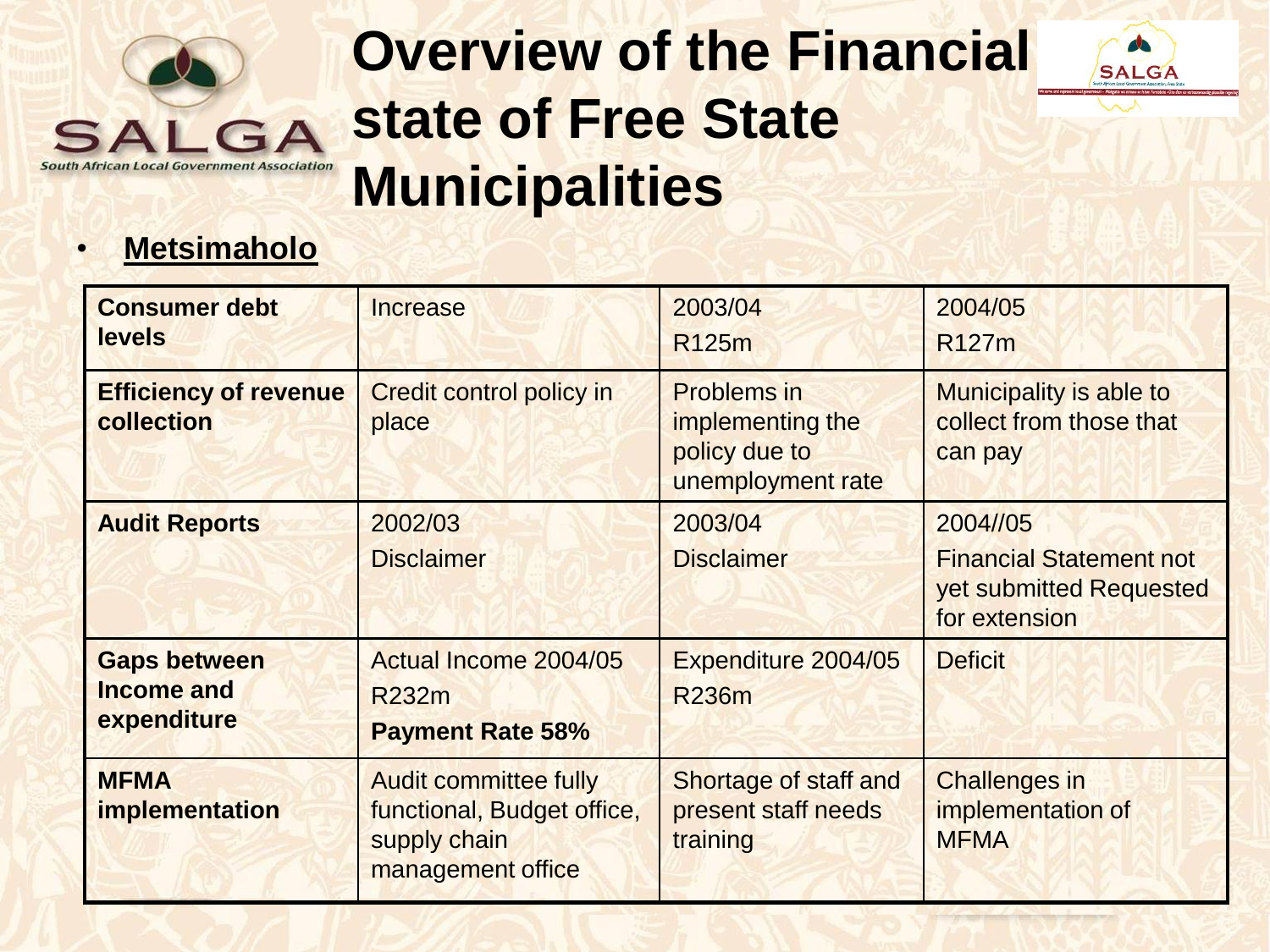

 $\rightarrow$ **SALGA** 



| <b>Consumer debt levels</b>                   | Increase                                                                                        | 2003/04<br>R660 000                                                                                                                  | 2004/05<br>R699 600                                                                             |
|-----------------------------------------------|-------------------------------------------------------------------------------------------------|--------------------------------------------------------------------------------------------------------------------------------------|-------------------------------------------------------------------------------------------------|
| <b>Efficiency of revenue</b><br>collection    | <b>Credit control policy in</b><br>place                                                        |                                                                                                                                      |                                                                                                 |
| <b>Audit Reports</b>                          | 2002/03<br><b>Unqualified</b>                                                                   | 2003/04<br>unqualified                                                                                                               | 2004/05<br><b>Financial Statement</b><br>not yet submitted<br><b>Requested for</b><br>extension |
| <b>Gaps between Income</b><br>and expenditure | Actual Income 2004/05<br>R <sub>111</sub> m<br><b>Payment Rate 90%</b>                          | Expenditure 2004/05<br><b>R110m</b>                                                                                                  | <b>Surplus</b>                                                                                  |
| <b>MFMA implementation</b>                    | <b>Audit committee fully</b><br>functional, Budget office,<br>supply chain<br>management office | <b>Shortage of staff</b><br><b>MM</b> suspended,<br><b>Director corporate</b><br>services resigned,<br><b>New Mayor</b><br>appointed | <b>Challenges in</b><br>implementation of<br><b>MFMA</b>                                        |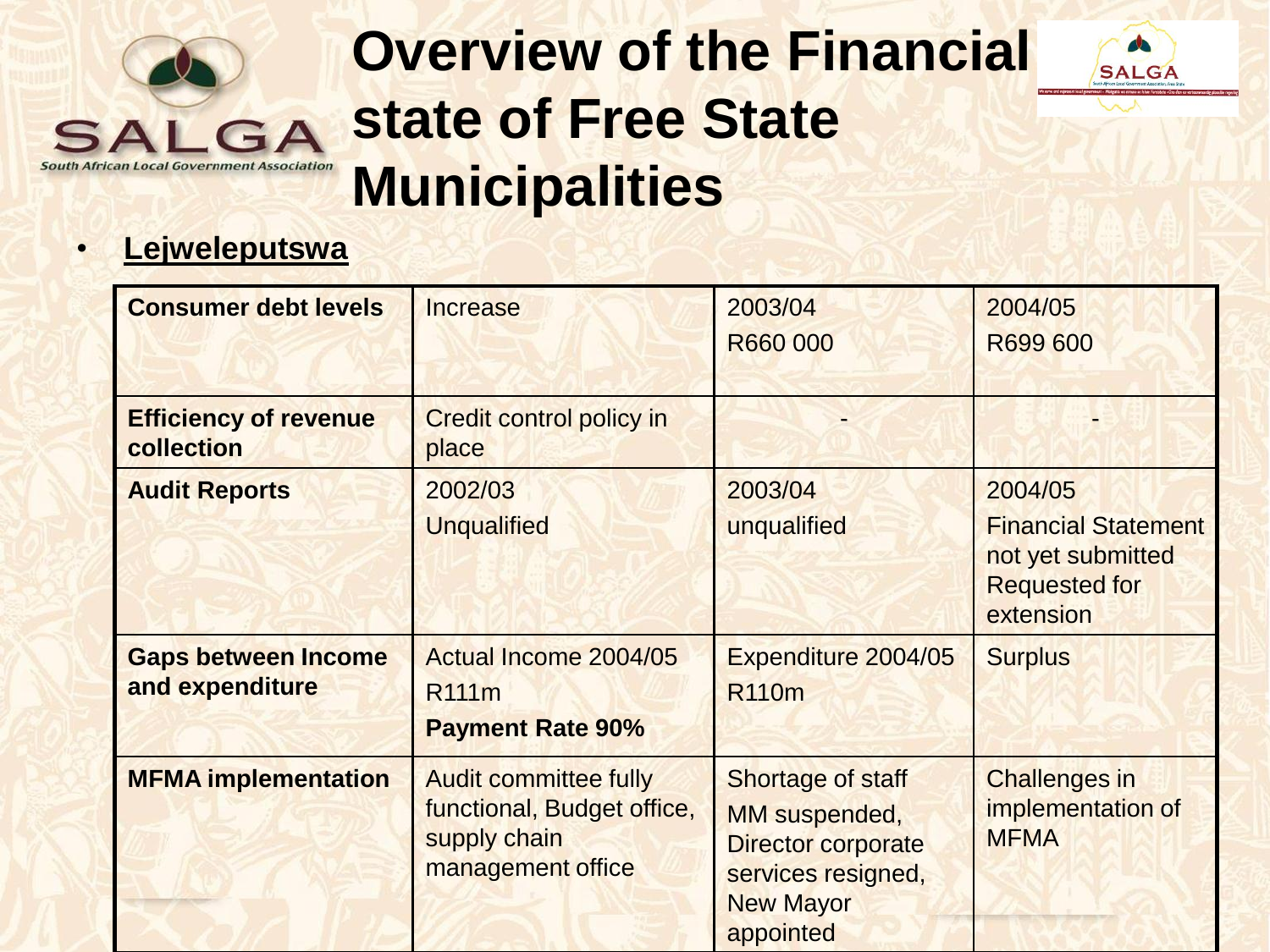



#### • **Nketoana**

| <b>Consumer debt levels</b>                   | <b>Increase</b>                                                           | 2003/04<br><b>R55m</b>                                | 2004/05<br><b>R60m</b>                                                         |
|-----------------------------------------------|---------------------------------------------------------------------------|-------------------------------------------------------|--------------------------------------------------------------------------------|
| <b>Efficiency of revenue</b><br>collection    | Credit control policy in<br>place                                         | Implemented but<br>not enough revenue<br>is collected | <b>Municipality is able to</b><br>collect from those<br>that can pay           |
| <b>Audit Reports</b>                          | 2002/03<br>qualified                                                      | 2003/04<br>outstanding                                | 2004/05<br><b>Financial statements</b><br>submitted                            |
| <b>Gaps between Income and</b><br>expenditure | 2004/05<br><b>Actual Income</b><br><b>R52m</b><br><b>Payment Rate 60%</b> | 2004/05<br><b>Actual Expenditure</b><br><b>R80m</b>   | Deficit, Shortfall<br>covered by the<br><b>reserves</b>                        |
| <b>MFMA</b> implementation                    | <b>Audit committee fully</b><br>functional                                | <b>Shortage of staff</b>                              | <b>Challenges in</b><br>implementation of<br>MFMA, because of<br>the timeframe |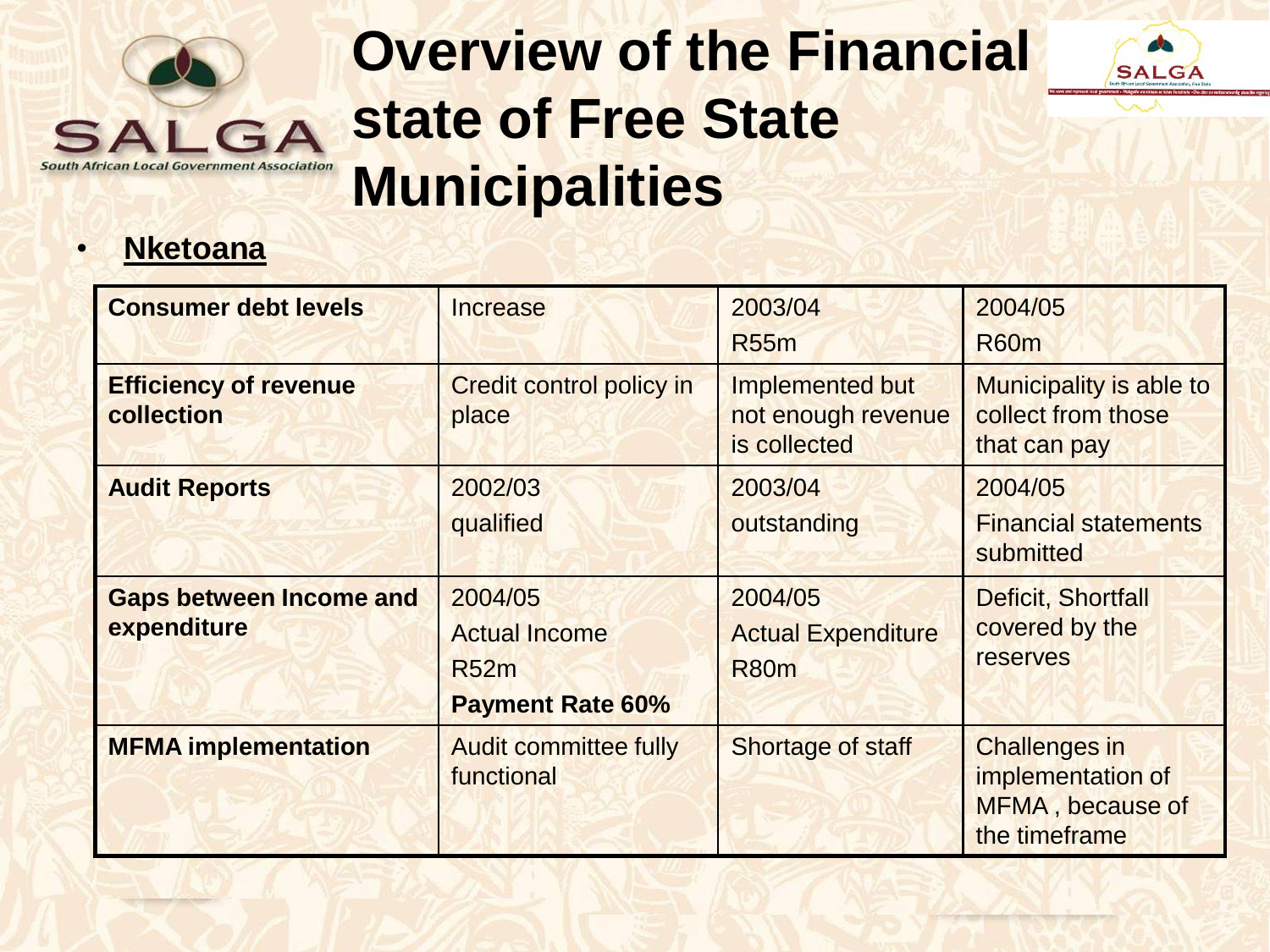



#### • **Maluti A Phofung**

| <b>Consumer debt levels</b>                   | Increase                                                 | 2003/04<br><b>R189m</b>                                              | 2004/05<br>R <sub>192</sub> m                                                                   |
|-----------------------------------------------|----------------------------------------------------------|----------------------------------------------------------------------|-------------------------------------------------------------------------------------------------|
| <b>Efficiency of revenue</b><br>collection    | <b>Credit control policy</b><br>in place                 | Implemented but<br>there are problems<br>due to unemployment<br>rate | <b>Municipality is able to</b><br>collect from those that<br>can pay                            |
| <b>Audit Reports</b>                          | 2002/03<br><b>Disclaimer</b>                             | 2003/04<br>Outstanding                                               | 2004/05<br><b>Financial Statement</b><br>not yet submitted<br><b>Requested for</b><br>extension |
| <b>Gaps between Income</b><br>and expenditure | <b>Income Levied</b><br>R265m<br><b>Payment Rate 85%</b> | <b>Expenditure</b><br><b>R260m</b>                                   | <b>Surplus</b>                                                                                  |
| <b>MFMA</b> implementation                    | <b>Audit committee is</b><br>established                 | Shortage of staff                                                    | 45% implementation<br>of MFMA                                                                   |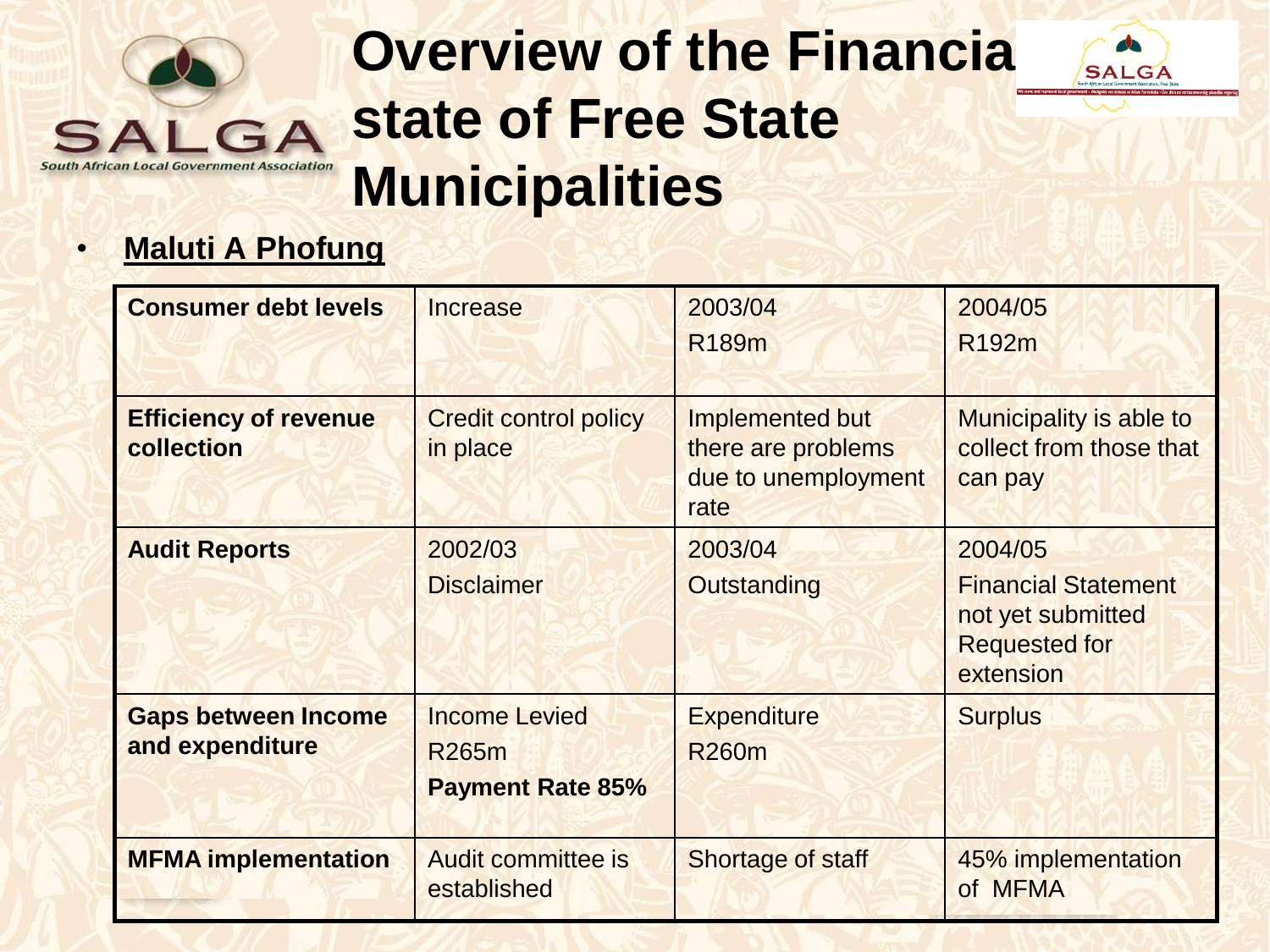

**AUX SALGA** 



| <b>Consumer debt levels</b>                   | <b>Decrease</b>                                                              | R42.4m                                                        | R41.8m                                                                                                                   |
|-----------------------------------------------|------------------------------------------------------------------------------|---------------------------------------------------------------|--------------------------------------------------------------------------------------------------------------------------|
| <b>Efficiency of revenue</b><br>collection    | <b>Credit control policy in</b><br>place                                     | <b>Revenue collection</b><br>currently not efficient          | Munic in the<br>process of revising<br>credit control policy<br>and the training of<br>credit control<br><b>officers</b> |
| <b>Audit Reports</b>                          | 2002/03<br><b>Unqualified</b>                                                | 2003/04<br><b>Unqualified</b>                                 | 2004/05<br><b>Financial Statement</b><br>not yet submitted<br><b>Requested for</b><br>extension -                        |
| <b>Gaps between Income and</b><br>expenditure | Income Levied 2004/05<br><b>R42m</b><br><b>Payment Rate 60%</b>              | Expenditure2004/05<br>R38.7m                                  | <b>Surplus</b>                                                                                                           |
| <b>MFMA implementation</b>                    | <b>Audit committee were</b><br>appointed and internal<br>audit is outsourced | Ongoing training of<br>personnel in the<br>finance department | Not fully geared to<br>implement MFMA                                                                                    |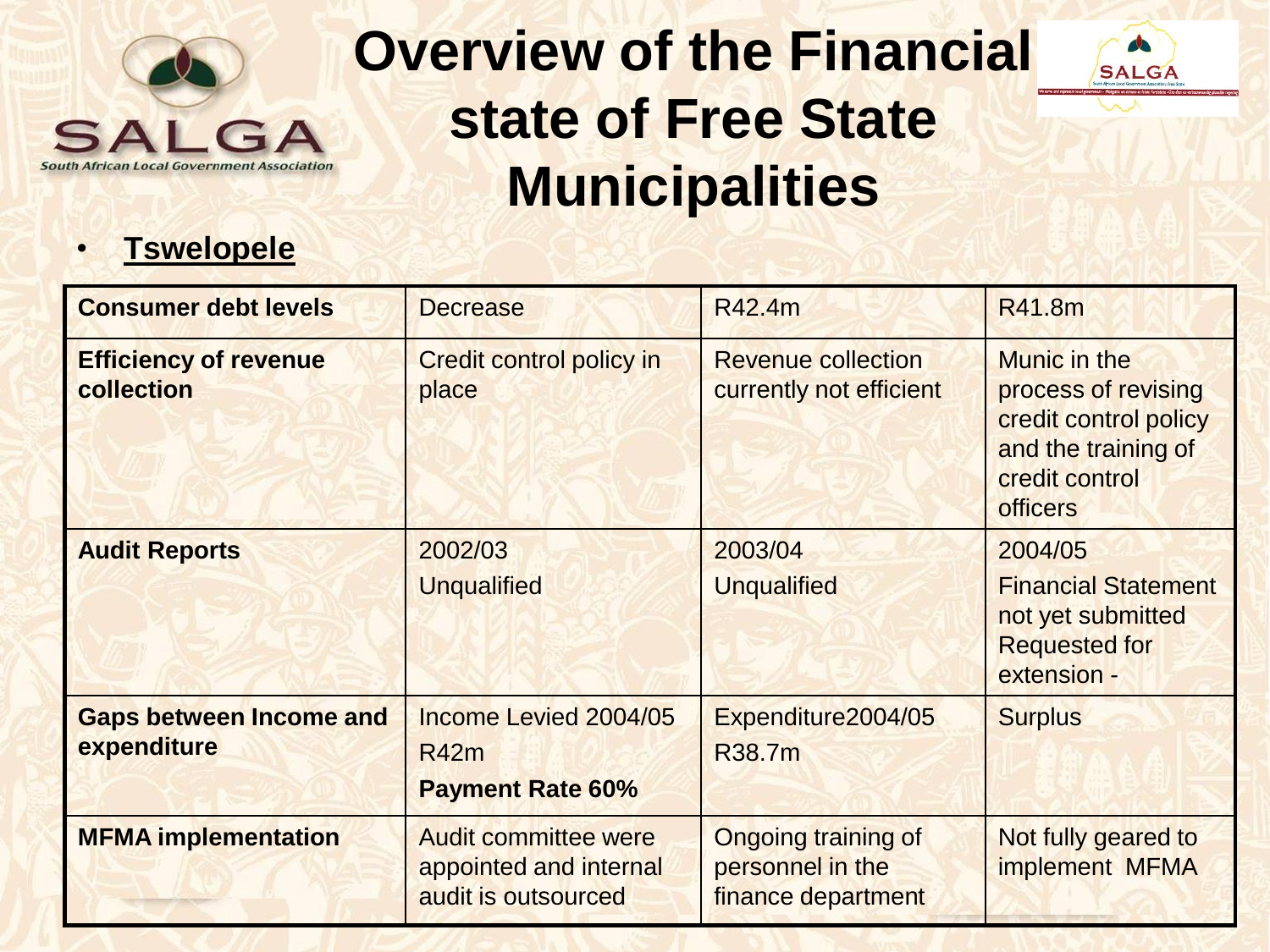



#### • Masilonyana

- **All senior staff in the finance department have been suspended and the new CFO has only been appointed recently, and there is a programme of restoring functionality of the department**
- Phumelela

**Currently under section 139(b)**

• Moqhaka, Naledi, Kopanong,

**Under project consolidate**

• Fezile Dabi DC

**Shortage of staff, present Staff not 100% ready for the implementation of MFMA New Financial system is in progress of being implemented to help with the compliance with MFMA and GRAP standards**

#### • Thabo Mofutsanyana

**Consumer debt Collection rate 60% Shortage of staff, Present Staff not 100% ready for the implementation of MFMA New Financial system is in progress of being implemented to help with the compliance with MFMA**

- Xhariep
- **Consumer debt level R270 000, Audit report are outstanding, Deficits for the past three years**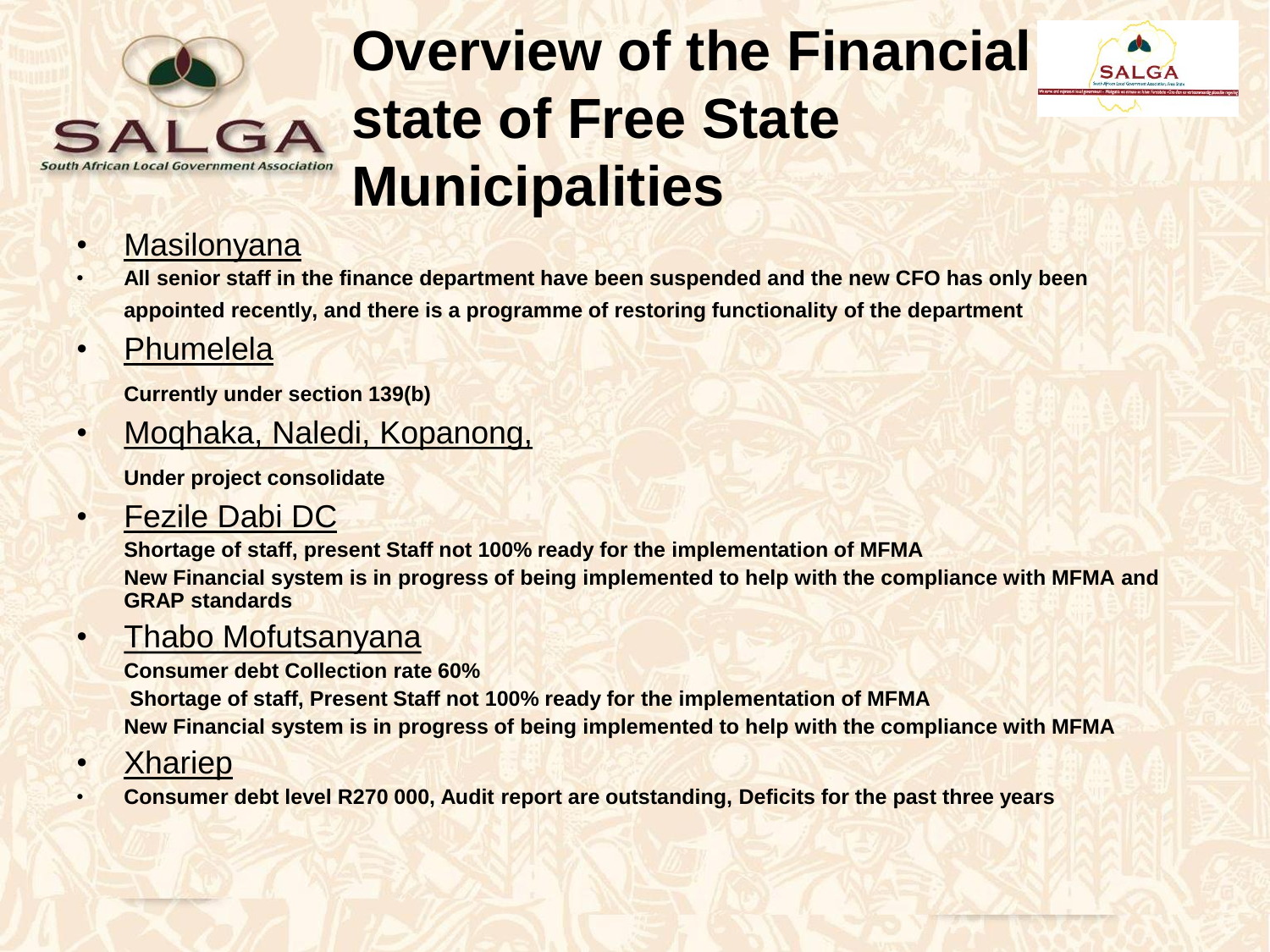



# **PROJECT CONSOLIDATE**

- **Twelve Free State Municipalities have been identified under Project Consolidate** 
	- **1. Moqhaka**
	- **2. Kopanong**
	- **3. Xhariep DC**
	- **4. Tokologo**
	- **5. Matjhabeng**
	- **6. Tswelopele**
	- **7. Nala**
	- **8. Naledi**
	- **9. Maluti A Phofung**
	- **10. Setsoto**
	- **11. Phumelela**
	- **12. Mohokare**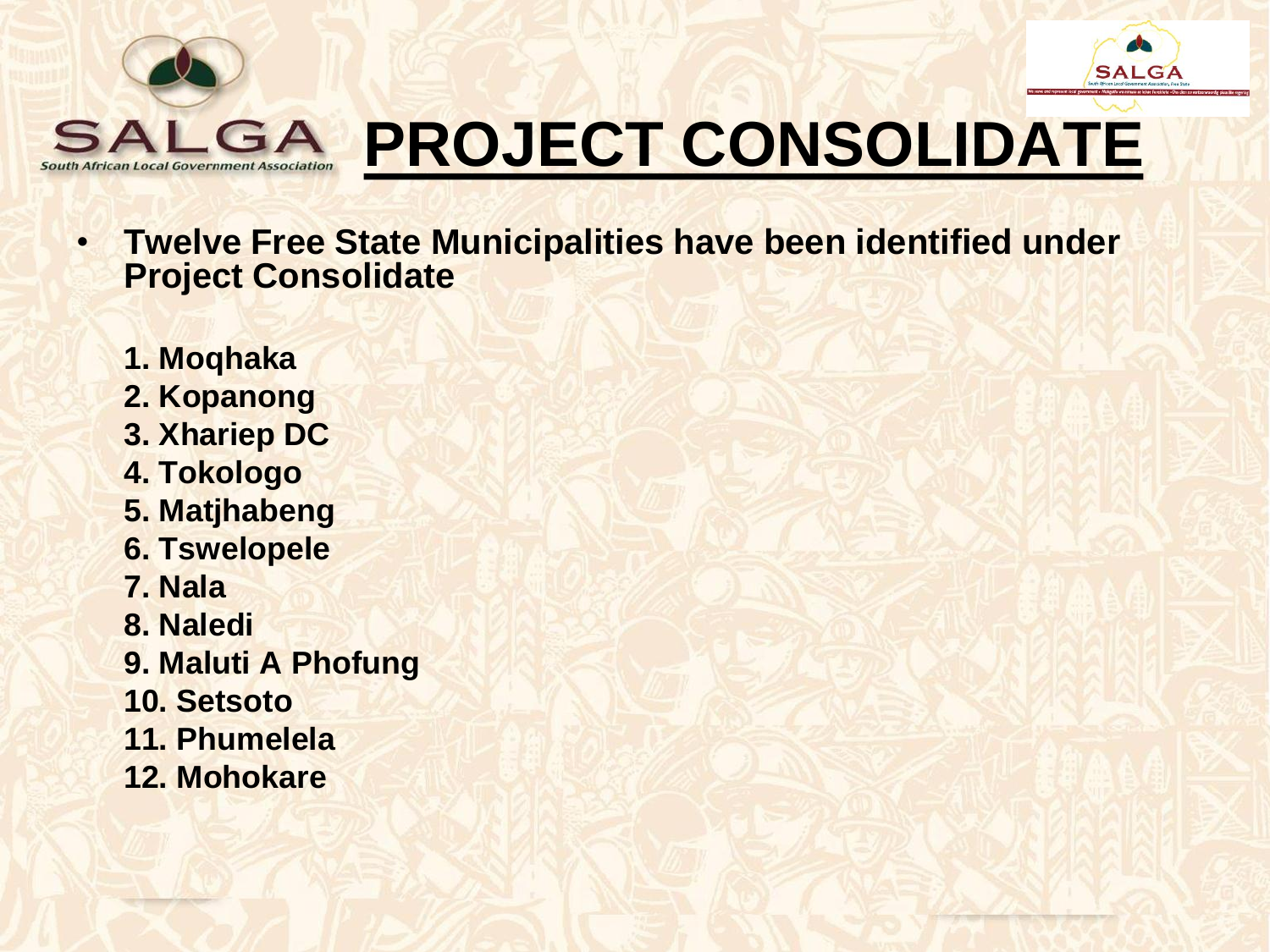



### **R7.6m was allocated from Provincial Infrastructure Fund (PIF) to the following Municipalities:**

**1. Phumelela R1.2m**

**Upgrade of gravel roads, and stormwater Completed** 

**2. Tokologo R2.5m**

**3. Moqhaka R1.2m**

**Refurbishment of Sewage plant in Kroonstad First phase completed and Viljoenskroon Municipality to provide for the** 

#### **4. Maluti A Phofung R2m**

**Planning, surveying and installation of 4 highmast lights Work in process** 

**Project Progress**

**Project Progress Bulk water supply, 60% completed, work in progress**

**Project Progress**

**second Phase**

**Project Progress**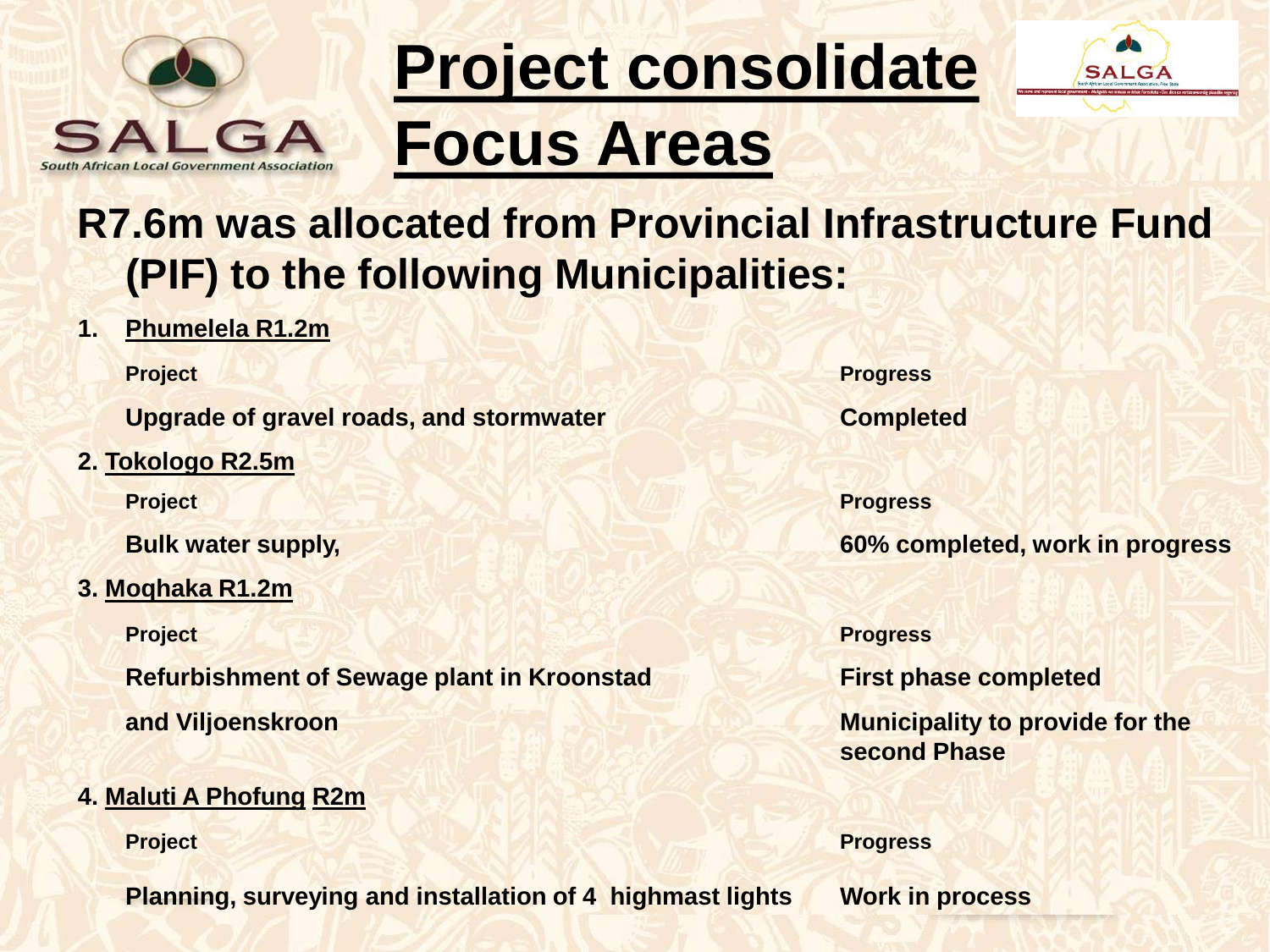



**R4.5m was allocated from Municipality Infrastructure Capacity Building Grant to eight Municipalities:**

- **1. Moqhaka,**
- **2. Kopanong,**
- **3. Setsoto,**
- **4. Phumelela,**
- **5. Mohokare,**
- **6. Matjhabeng,**
- **7. Tokologo,**
- **8. Maluti A Phofung**

#### **Projects**

**The money allocated was to be used for the following Projects:** 

- **(a) Maintainance of water treatment plants,**
- **(b) Maintaining, repairing and buying required equipment**
- **(c) All these above projects are still continuing**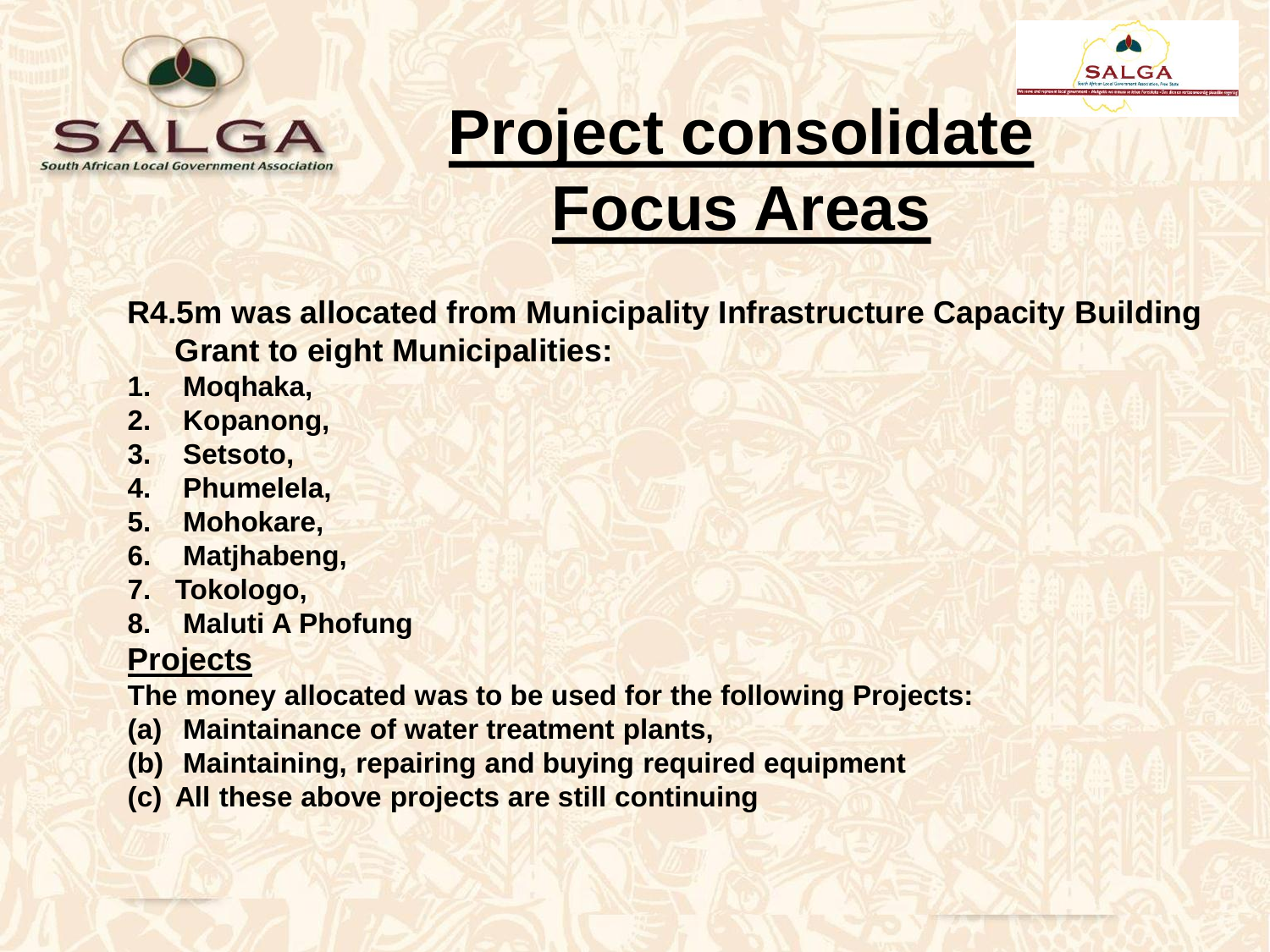



#### **Technical support staff**

Two technicians have been enlisted to the following Municipalities: Phumelela, **Naledi** 

#### **Progress**

Phumelela is encountering difficulties in recruiting the second technician

#### **Support of sectoral departments and other critical stakeholders**

This has been elicited through broader stakeholder and bilateral meetings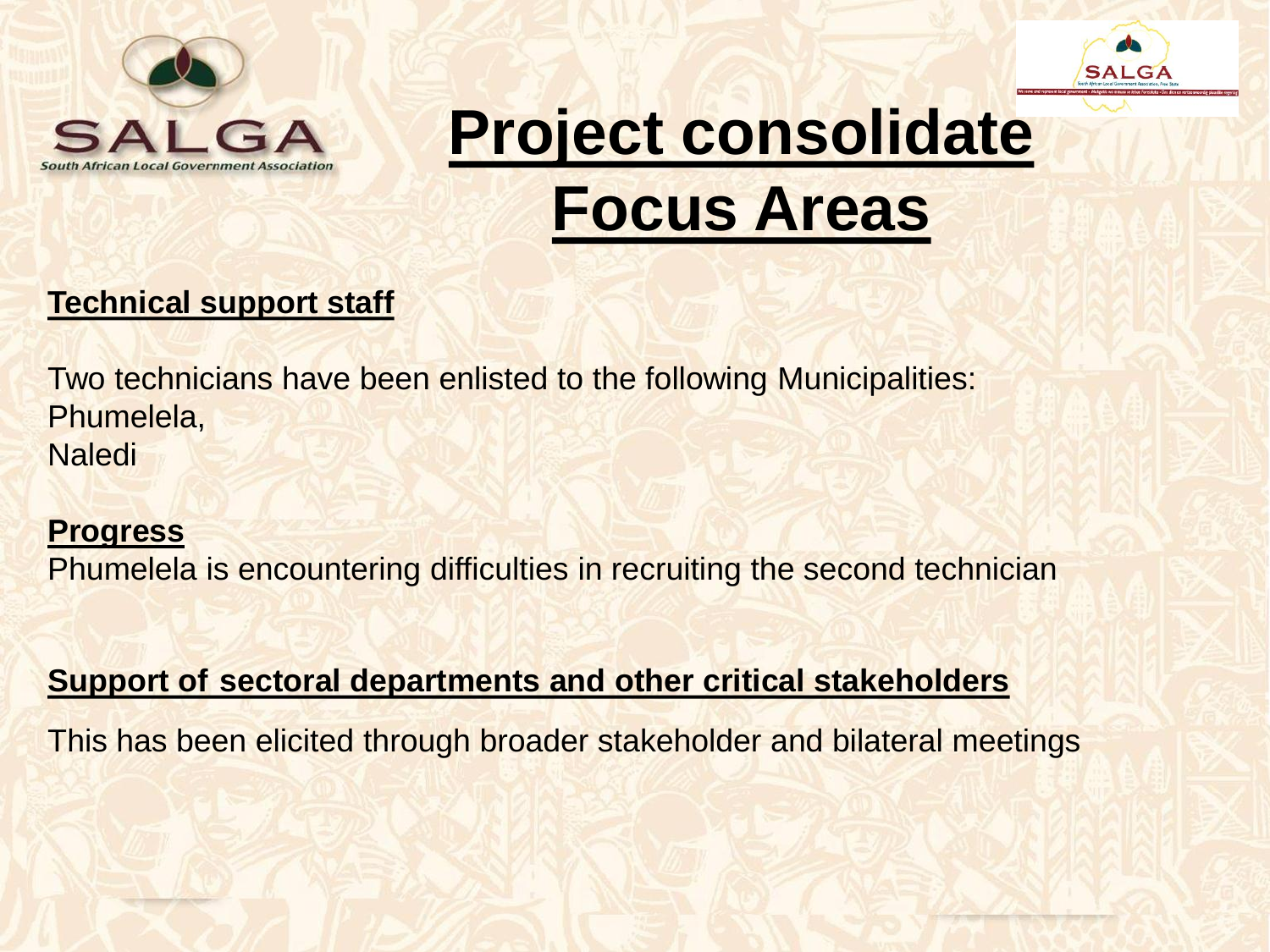



#### **Early Deliverables**

Nine out of twelve project consolidate municipalities are supposed to have completed their allocated funds by the end of June 2005. These are

- **1. Kopanong**
- **2. Xhariep DC**
- **3. Tswelopele**
- **4. Nala**
- **5. Naledi**
- **6. Maluti A Phofung**
- **7. Setsoto**
- **8. Phumelela**
- **9. Mohokare**

Three Municipalities namely: Matjhabeng, Moqhaka and Tokologo have not yet begun with their projects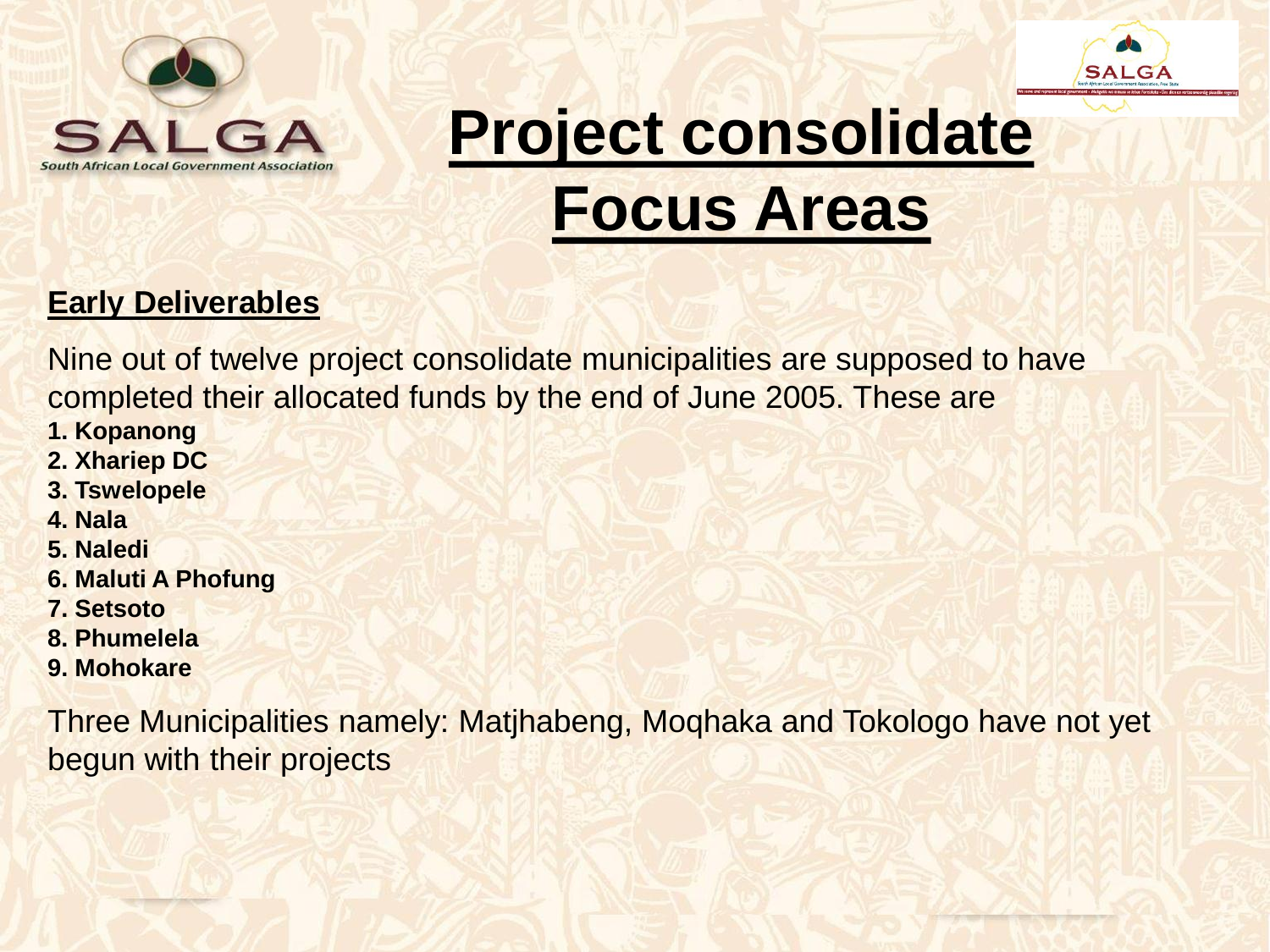



#### **Assignment of Service Delivery Facilitators (SDFs)**

SDFs reports on performance and situational analysis and the proposed intervention plans have been discussed and will be implemented soon

#### **Local Government support Programme**

Kopanong, Mangaung and Letsemeng Municipalities are participating on a three years Local Government Support Programme funded by USAID for implementation of key elements in project consolidate and revenue collection. Support would be extended to Xhariep DC

Technical Support would be leveraged from the programme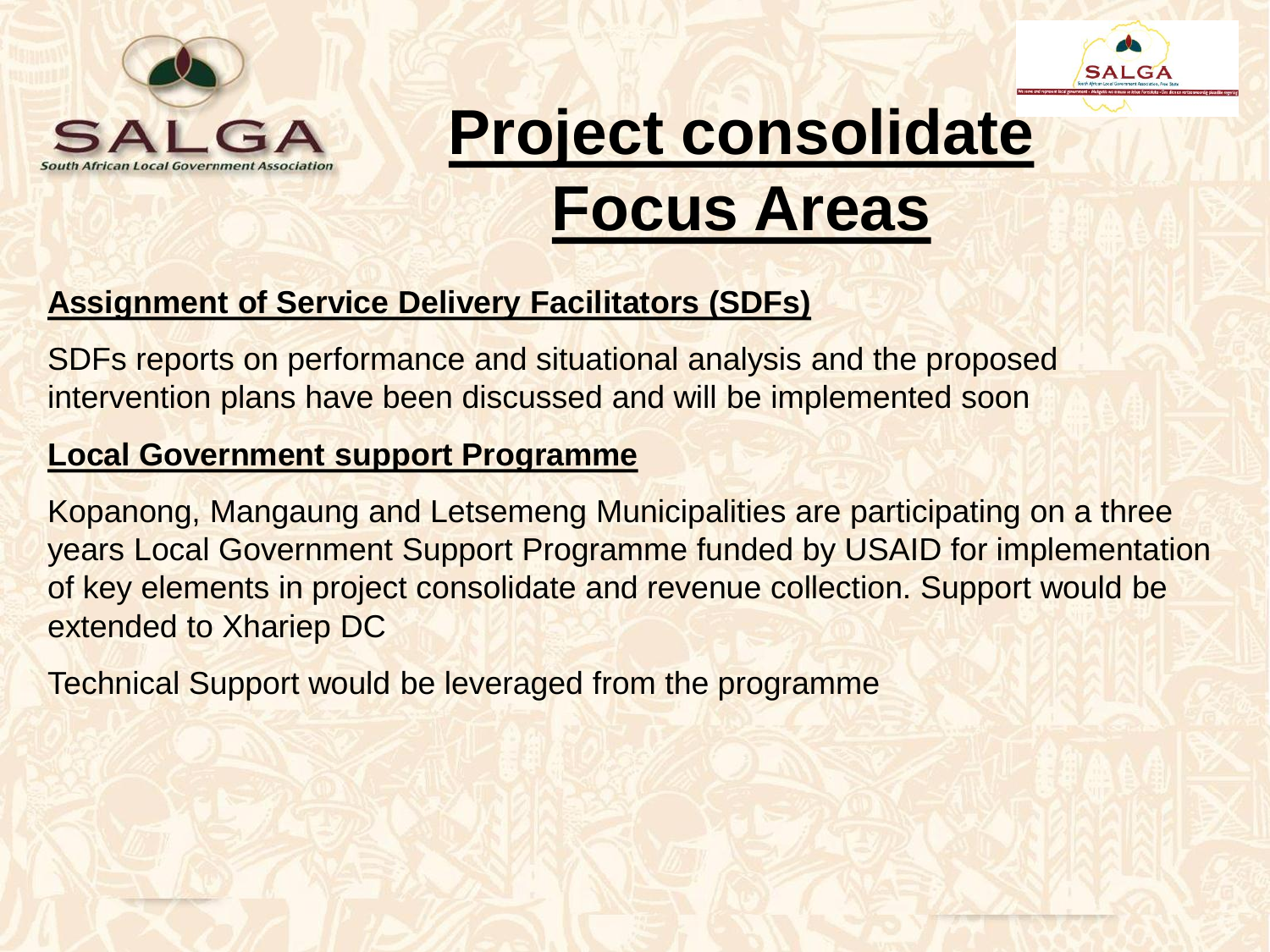



• **To mainstream issues of gender, youth, people with disabilities and HIV/Aids as central cross-cutting issues in the local government developmental agenda** 

• **Promote a lawful governance system which will enable service delivery in a developmental state** 

• **Promote the credibility and relevance of the local government agenda in national policy and programmes** 

• **Promote the enhancement and mobilization of existing capacity within the local government sphere to share responsibility for its own development**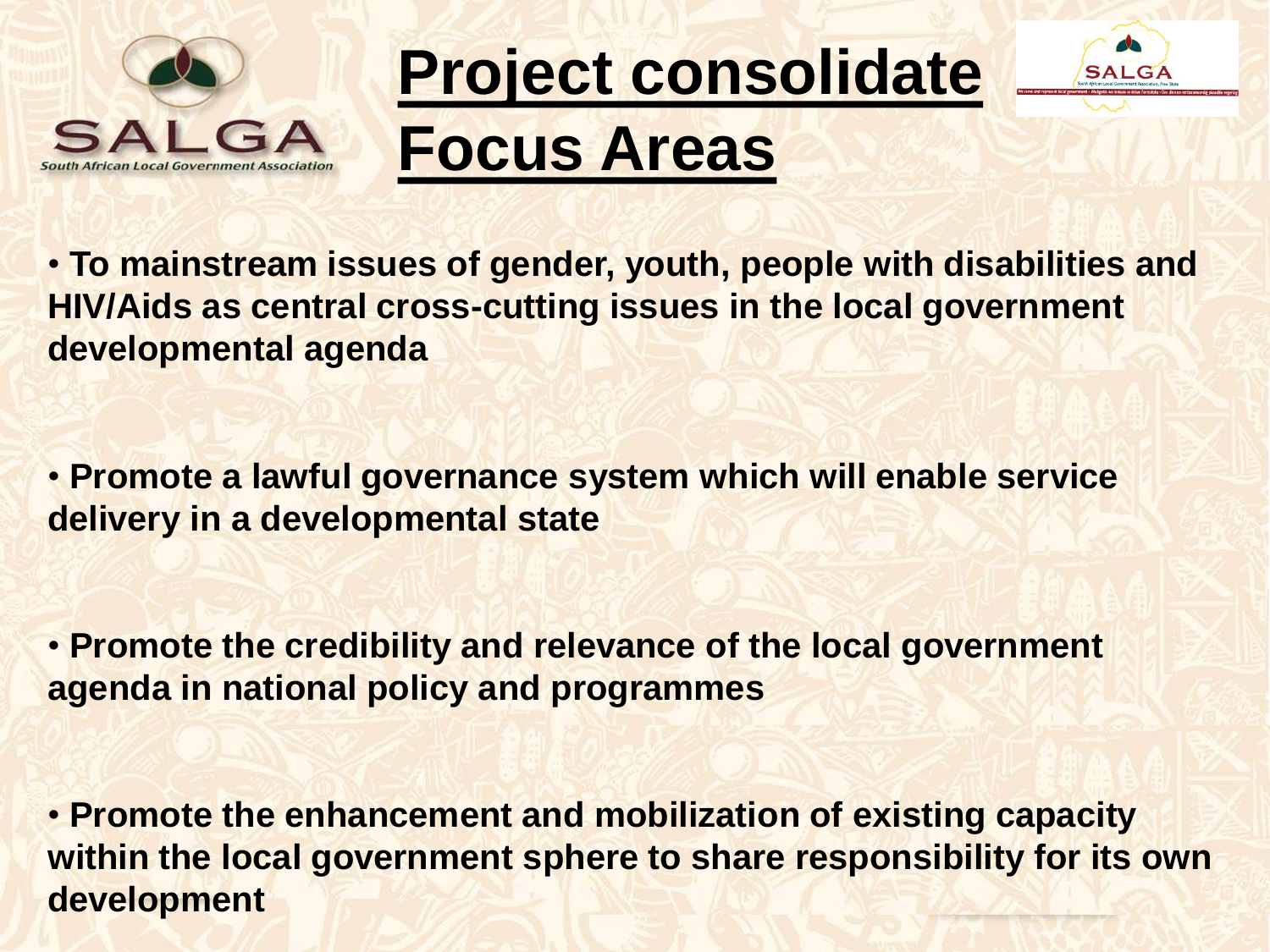



| <b>WATER</b>                                    | <b>Households provided</b> |
|-------------------------------------------------|----------------------------|
| <b>Thabo Mofutsanyana District Municipality</b> | 100%                       |
| <b>Motheo District Municipality</b>             | 100%                       |
| <b>Lejweleputswa District Municipality</b>      | 100%                       |
| <b>Xhariep District Municipality</b>            | 100%                       |
| <b>Fezile Dabi District Municipality</b>        | 100%                       |

**All Municipalities are compliant to the Free Basic Water policy**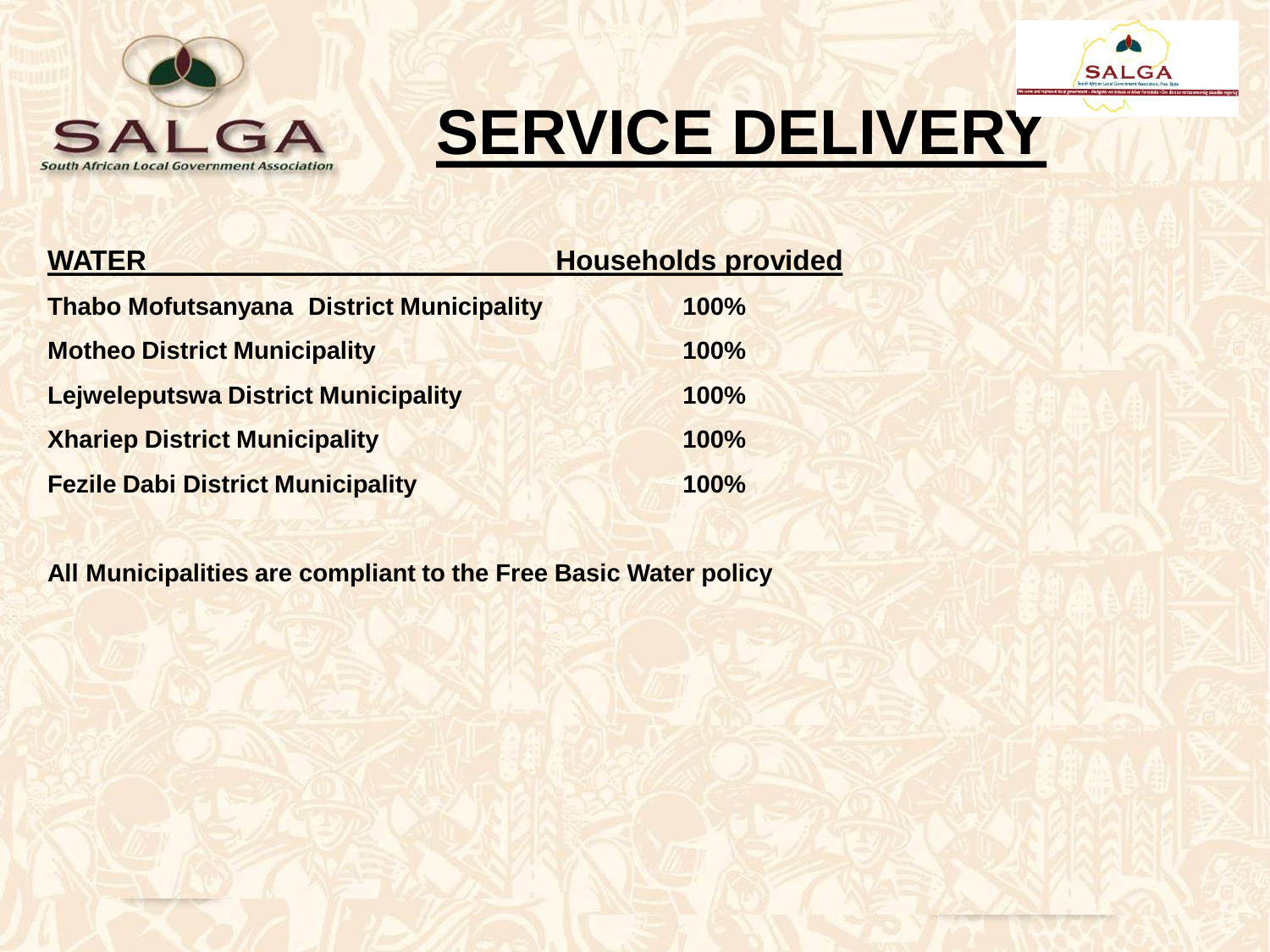

**AU SALGA** 

| <b>ELECTRICITY</b>                              | <b>Households provided</b> |
|-------------------------------------------------|----------------------------|
| <b>Thabo Mofutsanyana District Municipality</b> | 100%                       |
| <b>Motheo District Municipality</b>             | 100%                       |
| <b>Lejweleputswa District Municipality</b>      | 100%                       |
| <b>Xhariep District Municipality</b>            | 100%                       |
| <b>Fezile Dabi District Municipality</b>        | 100%                       |

**All Municipalities are providing Free Basic Electricity Provision of Free Basic Electricity vary from municipality to municipality** 

#### **Challenges**

**In most area where Eskom is providing electricity there is a communication problem between Eskom and the communities** 

#### **REDs**

**Municipalities are constantly being informed about the REDs. Ring-fencing, REDs and Section 78 workshops have been done at district and provincial level Mangaung Municipality has established CENTLEC a company for elcitricity**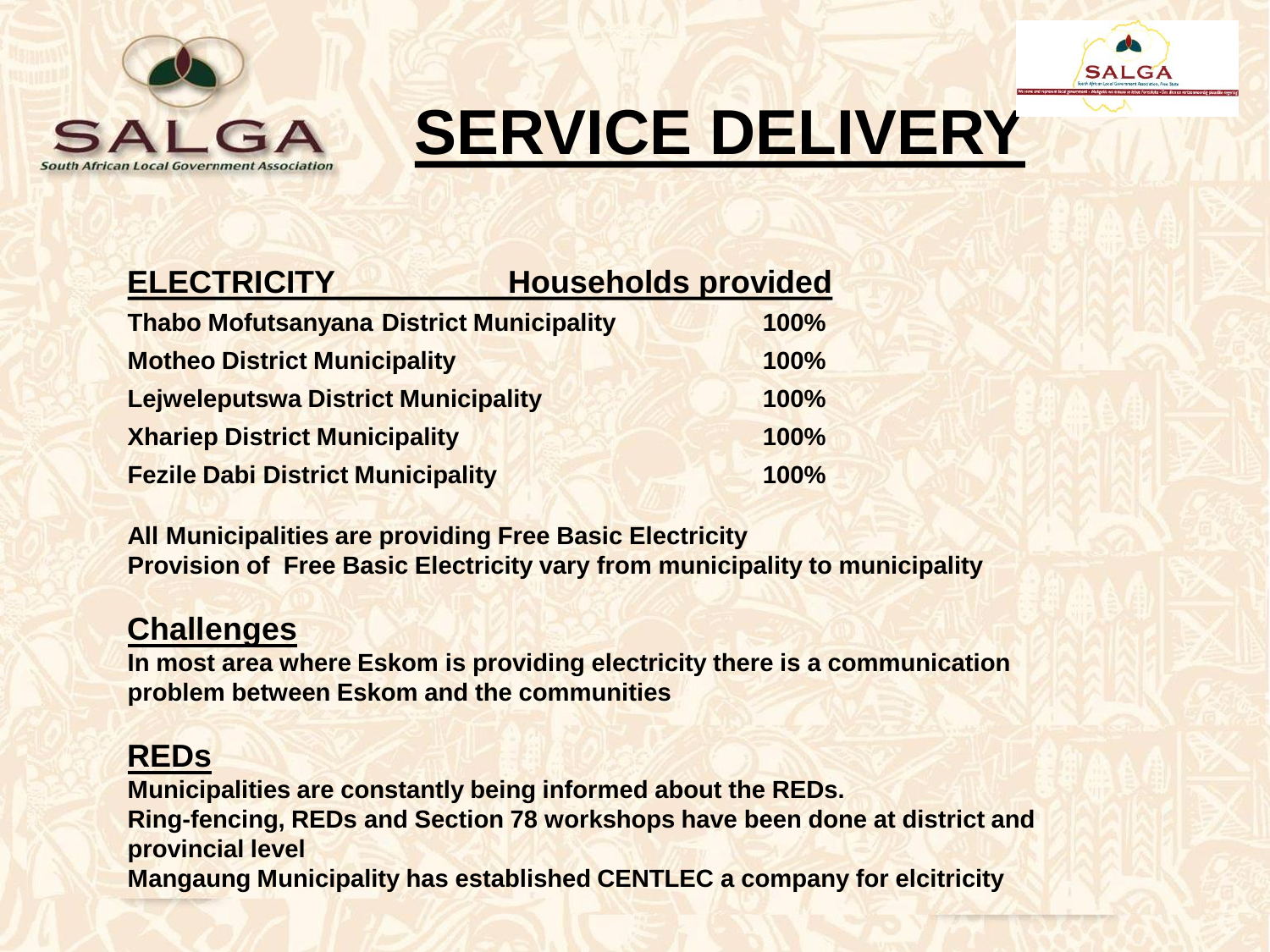



| <b>SANITATION</b>                               | <b>Backlog</b> |
|-------------------------------------------------|----------------|
| <b>Thabo Mofutsanyana District Municipality</b> | ± 50%          |
| <b>Motheo District Municipality</b>             | ± 85%          |
| <b>Lejweleputswa District Municipality</b>      | ± 65%          |
| <b>Xhariep District Municipality</b>            | ± 65%          |
| <b>Fezile Dabi District Municipality</b>        | ±70%           |

#### **BUCKET ERADICATION**

**The following municipalities have been earmarked for bucket erradication Mohokare Naledi Mangaung Masilonyana Matjhabeng Nala Setsoto Dihlabeng Nketoana Phumelela Moqhaka Metsimaholo Mafube**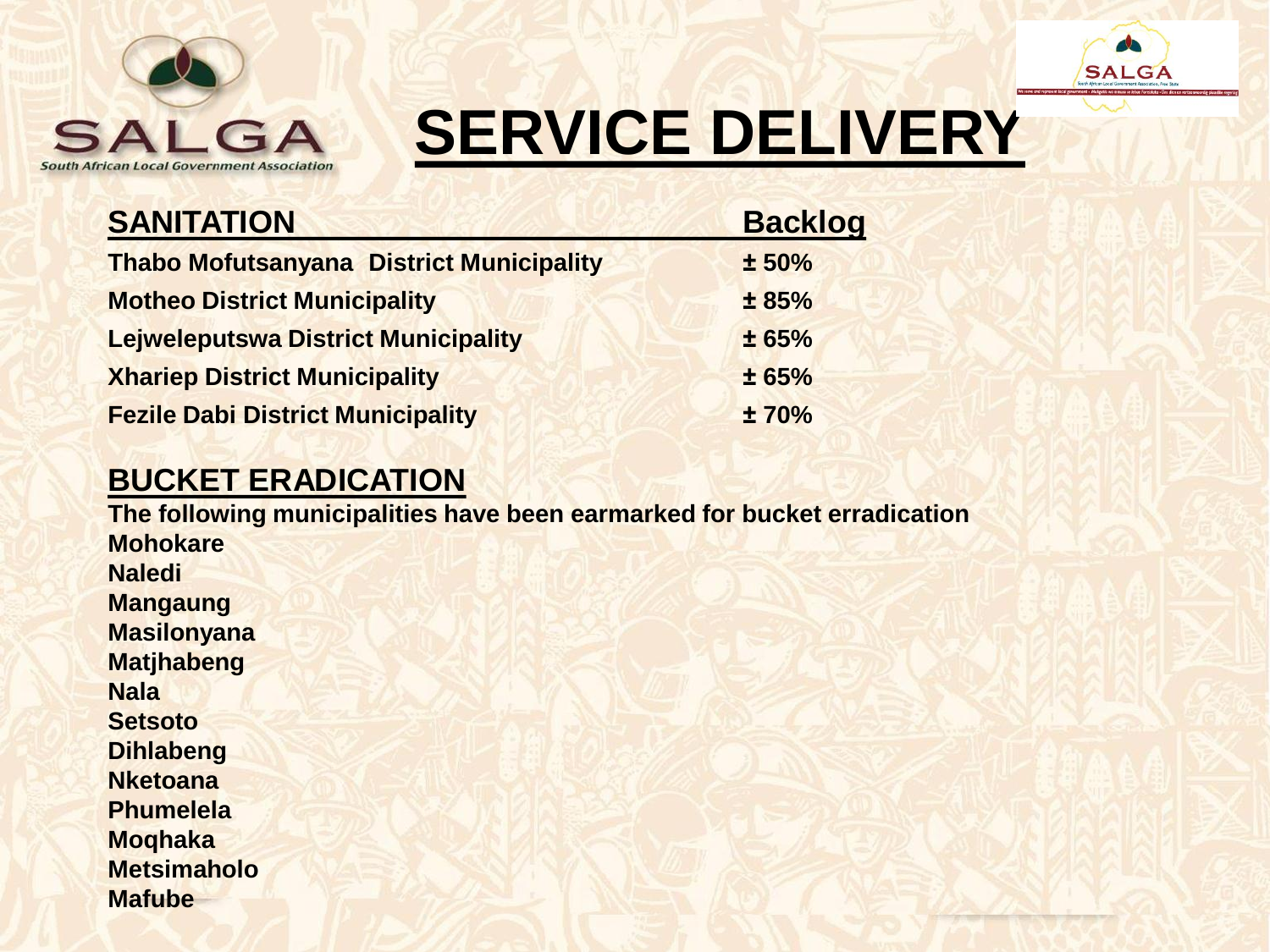



#### • **Housing Accreditation**

- **1. A pilot study was done with big municipalities such as Mangaung**
- **3. Currently there are no municipalities accredited within the province**